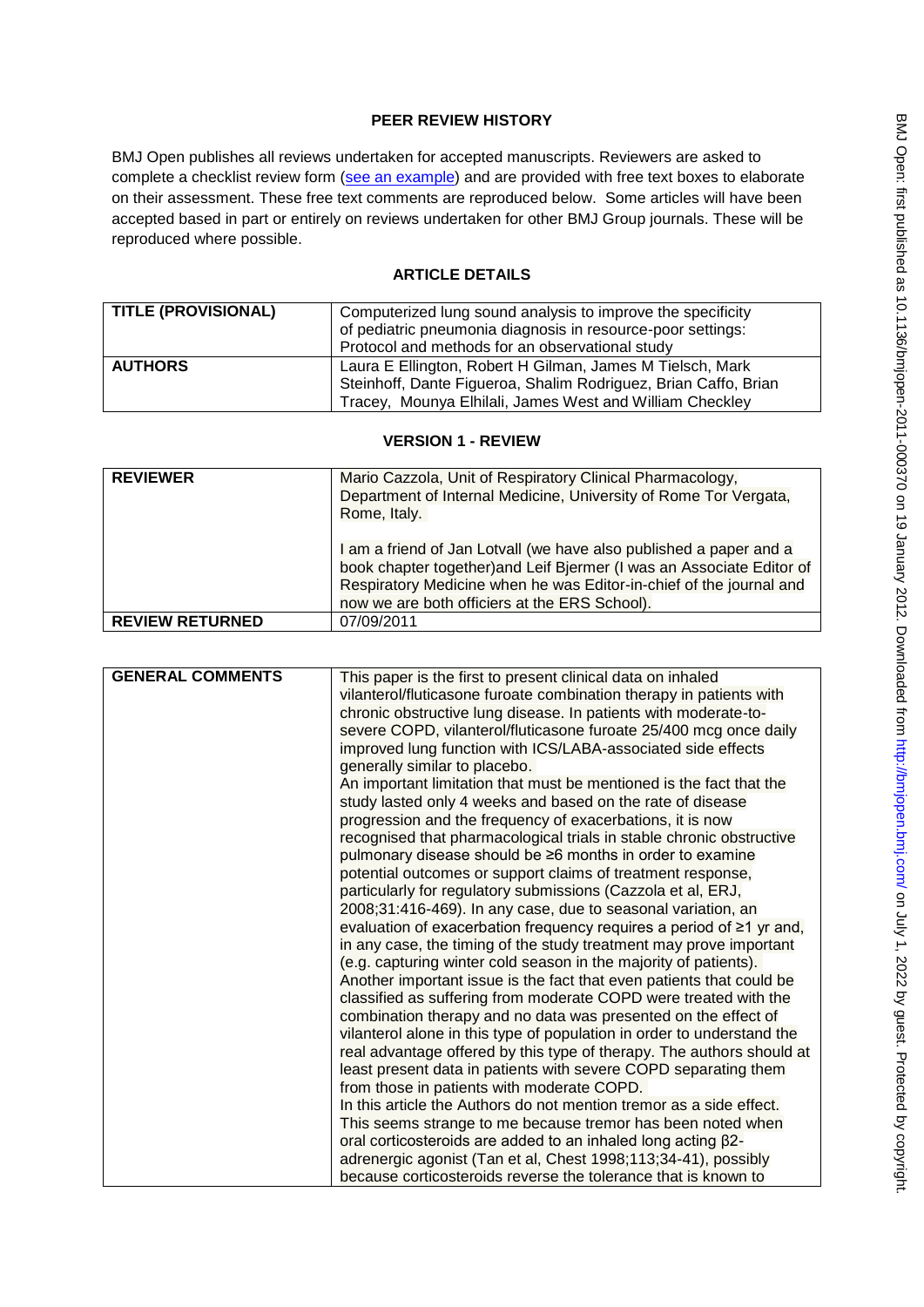| develop to this side effect with long-term β2-adrenergic agonist   |
|--------------------------------------------------------------------|
| treatment.                                                         |
| The Authors should add more information on vilanterol and          |
| fluticasone furoate. In particular, the Authors should mention the |
| pharmacological differences between vilanterol and salmeterol and  |
| fluticasone furoate and fluticasone propionate.                    |
|                                                                    |

| <b>REVIEWER</b>        | Dave Singh                                                |
|------------------------|-----------------------------------------------------------|
|                        | Professor of Clinical Pharmacology & Respiratory Medicine |
|                        | University of Manchester                                  |
| <b>REVIEW RETURNED</b> | 18/09/2011                                                |

| THE STUDY                        | It is not clear what medication the patients were taking during the<br>run in period.                                                                                                                                                                                                                                                                                               |
|----------------------------------|-------------------------------------------------------------------------------------------------------------------------------------------------------------------------------------------------------------------------------------------------------------------------------------------------------------------------------------------------------------------------------------|
| <b>RESULTS &amp; CONCLUSIONS</b> | This is a safety study of the novel ICS/LABA combination (FF/VI).<br>Efficacy is a secondary endpoint. The study is not designed to tell us<br>much novel about efficacy of ICS/LABA combinations in COPD: the<br>comparison is active vs placebo, and there are plenty of studies that<br>have already shown us thet ICS/LABA vs placebo is superior in<br>terms of lung function. |
| <b>GENERAL COMMENTS</b>          | This is principally a safety study that merits publication in a specialist<br>journal, rather than the wide readership of the BMJ. The secondary<br>efficacy endpoints only contain limited novel data.                                                                                                                                                                             |

| <b>REVIEWER</b>        | <b>Winston Banya</b><br>Statistician                                                                                                    |
|------------------------|-----------------------------------------------------------------------------------------------------------------------------------------|
|                        | Royal Brompton & Harefield NHS Foundation Trust<br><b>Clinical Trials and Evaluation Unit</b><br><b>Sydney Street</b><br>London SW3 6NP |
|                        | I have no conflict of Interest                                                                                                          |
| <b>REVIEW RETURNED</b> | 08/11/2011                                                                                                                              |

| <b>RESULTS &amp; CONCLUSIONS</b> | would like to see Table 2 presented in a slightly different way i.e.                                                                                                                                                |
|----------------------------------|---------------------------------------------------------------------------------------------------------------------------------------------------------------------------------------------------------------------|
|                                  | Baseline Day 28<br>Placebo Active Placebo Active                                                                                                                                                                    |
|                                  | For the second part of that table rather than list the change in mean<br>at the different time points on day 28, may be a regression analysis<br>to give one overall score for unit change in time might be useful. |

# **VERSION 1 – AUTHOR RESPONSE**

Reviewer: Mario Cazzola, Unit of Respiratory Clinical Pharmacology, Department of Internal Medicine, University of Rome Tor Vergata, Rome, Italy.

I am a friend of Jan Lotvall (we have also published a paper and a book chapter together)and Leif Bjermer (I was an Associate Editor of Respiratory Medicine when he was Editor-in-chief of the journal and now we are both officiers at the ERS School).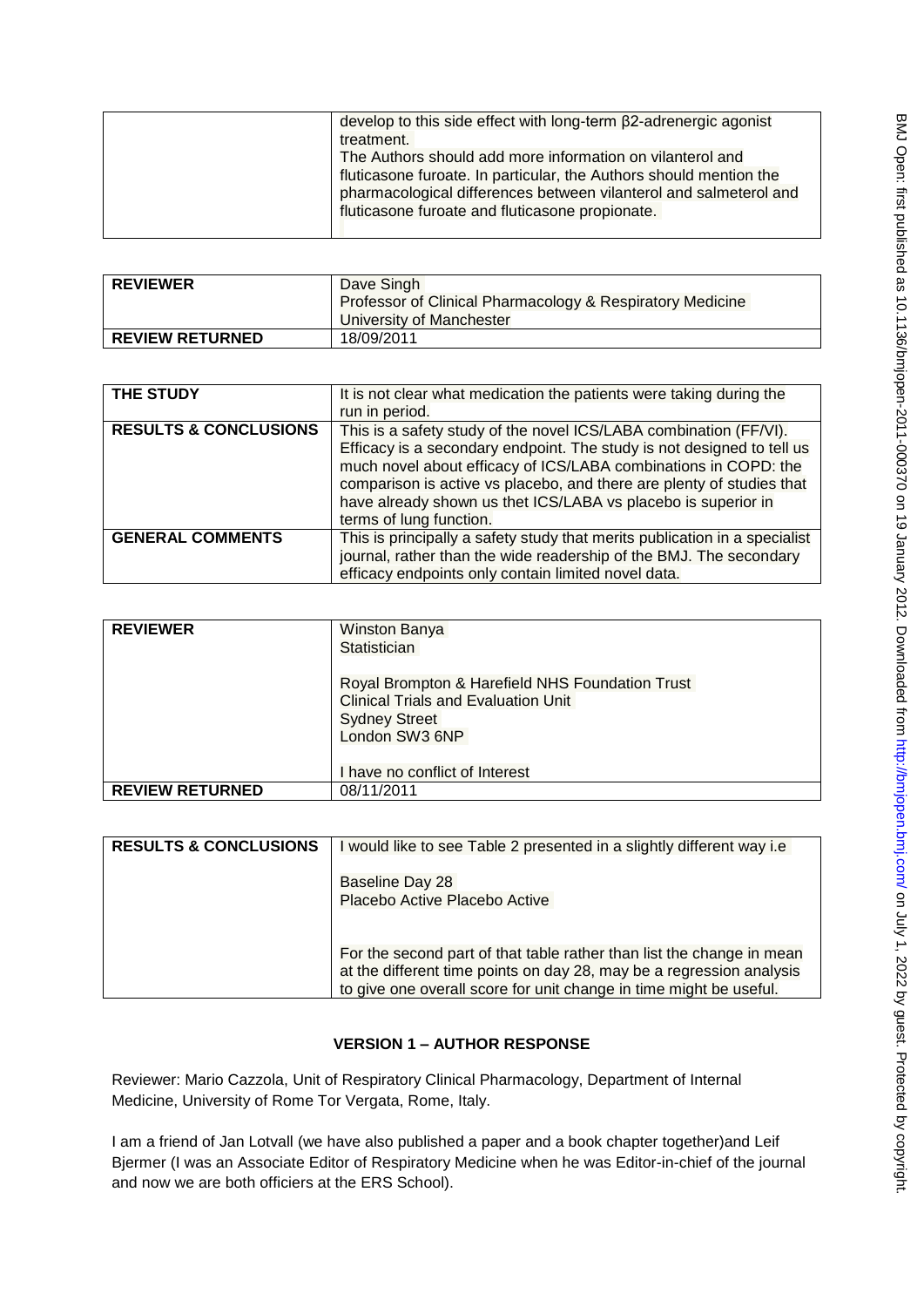This paper is the first to present clinical data on inhaled vilanterol/fluticasone furoate combination therapy in patients with chronic obstructive lung disease. In patients with moderate-to-severe COPD, vilanterol/fluticasone furoate 25/400 mcg once daily improved lung function with ICS/LABA-associated side effects generally similar to placebo.

An important limitation that must be mentioned is the fact that the study lasted only 4 weeks and based on the rate of disease progression and the frequency of exacerbations, it is now recognised that pharmacological trials in stable chronic obstructive pulmonary disease should be ≥6 months in order to examine potential outcomes or support claims of treatment response, particularly for regulatory submissions (Cazzola et al, ERJ, 2008;31:416-469). In any case, due to seasonal variation, an evaluation of exacerbation frequency requires a period of ≥1 yr and, in any case, the timing of the study treatment may prove important (e.g. capturing winter cold season in the majority of patients).

• We have expanded upon this limitation in the discussion, with particular reference to interpretation of the efficacy data from this Phase IIa study, which was primarily a safety study.

Another important issue is the fact that even patients that could be classified as suffering from moderate COPD were treated with the combination therapy and no data was presented on the effect of vilanterol alone in this type of population in order to understand the real advantage offered by this type of therapy. The authors should at least present data in patients with severe COPD separating them from those in patients with moderate COPD.

• We have clarified in the discussion that one limitation of this study is that it lacks a VI arm. With respect to breaking out the data by stage of severity we feel that this would not be viable for a study of this nature and size. In part this is because the study (a Phase IIa study) was not powered, nor designed to investigate such a difference in efficacy, and certainly the number of severe patients will be very low. Additionally, and to the point about the 4-week duration of the study we feel that overanalysis of the efficacy data, from what was primarily a safety study would be inappropriate.

In this article the Authors do not mention tremor as a side effect. This seems strange to me because tremor has been noted when oral corticosteroids are added to an inhaled long acting β2-adrenergic agonist (Tan et al, Chest 1998;113;34-41), possibly because corticosteroids reverse the tolerance that is known to develop to this side effect with long-term β2-adrenergic agonist treatment.

• We have made no mention of tremor as no incidences were recorded during the study. For the reviewers reference 5% of patients in the FF/VI group were receiving LABA monotherapy prior to initiating therapy. As such we feel that this population is not sufficiently 'LABA experienced' to warrant discussion of the potential un-masking LABA-related tremor by the addition of ICS.

The Authors should add more information on vilanterol and fluticasone furoate. In particular, the Authors should mention the pharmacological differences between vilanterol and salmeterol and fluticasone furoate and fluticasone propionate.

• We have provided further detail on both agents in the introduction

Reviewer: Dave Singh

Professor of Clinical Pharmacology & Respiratory Medicine

University of Manchester

It is not clear what medication the patients were taking during the run in period.

We have clarified this in the first part of the results section